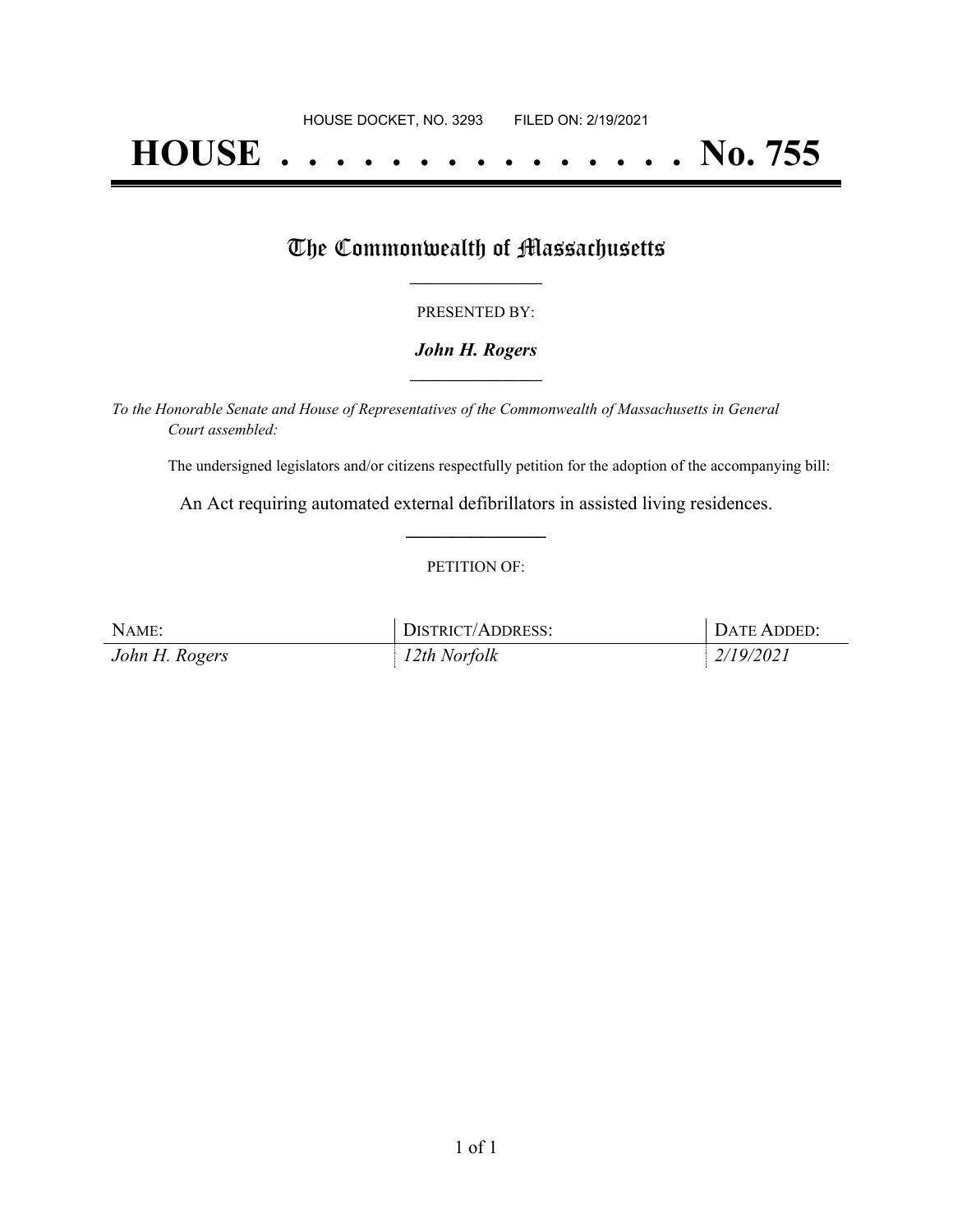## **HOUSE . . . . . . . . . . . . . . . No. 755**

By Mr. Rogers of Norwood, a petition (accompanied by bill, House, No. 755) of John H. Rogers for legislation to require automated external defibrillators in assisted living residences. Elder Affairs.

#### [SIMILAR MATTER FILED IN PREVIOUS SESSION SEE HOUSE, NO. *627* OF 2019-2020.]

### The Commonwealth of Massachusetts

**In the One Hundred and Ninety-Second General Court (2021-2022) \_\_\_\_\_\_\_\_\_\_\_\_\_\_\_**

**\_\_\_\_\_\_\_\_\_\_\_\_\_\_\_**

An Act requiring automated external defibrillators in assisted living residences.

Be it enacted by the Senate and House of Representatives in General Court assembled, and by the authority *of the same, as follows:*

#### 1 SECTION 1. Section 1 of chapter 19D of the General Laws, as appearing in the 2010

2 Official Edition, is hereby amended by inserting after the definition "Assisted living residence"

- 3 the following definition:-
- 4 "Automated external defibrillator", a medical device heart monitor and defibrillator that:-
- 5 (1) has received approval of its pre-market notification filed pursuant to 21 U.S.C.
- 6 §360(k) from the United States Food and Drug Administration;
- 7 (2) is capable of recognizing the presence or absence of ventricular fibrillation or rapid
- 8 ventricular tachycardia, and is capable of determining, without intervention by an operator,
- 9 whether defibrillation should be performed; and